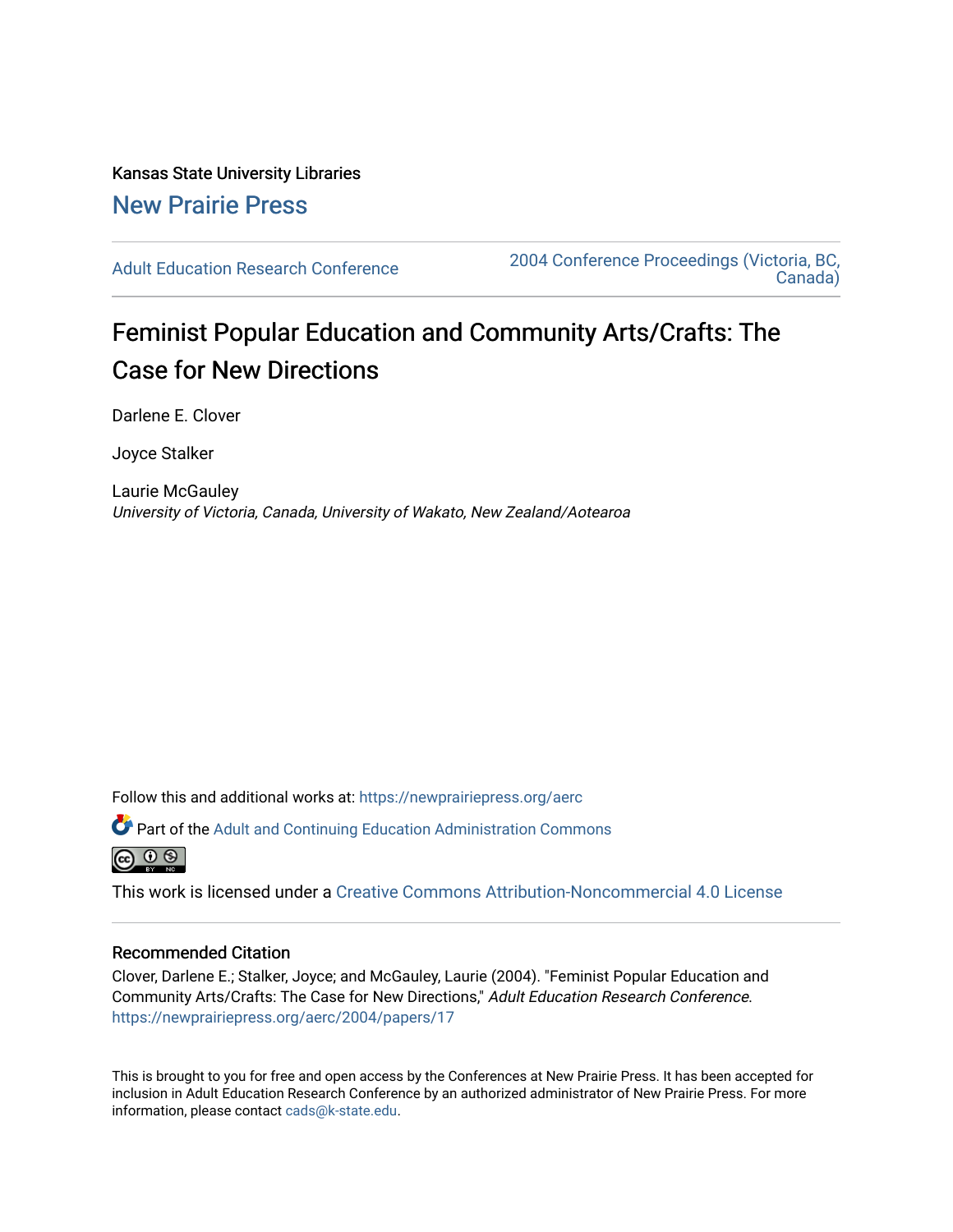## **Feminist Popular Education and Community Arts/Crafts: The Case for New Directions Darlene E. Clover, Joyce Stalker and Laurie McGauley**

#### **University of Victoria, Canada, University of Waikato, New Zealand/Aotearoa Myths and Mirrors/Laurentian University, Sudbury, Canada**

**Abstract**: Through the lens of a feminist cultural organisation in Sudbury, Ontario, this paper extends the notion of feminist popular education by exploring the activist and aesthetic-pedagogical dimensions of women's community arts/crafts practices.

## **Introduction**

As the social and economic fabrics of many communities continue to fray under neoconservative policies (Stromquist and & Monkman, 2000), feminist popular educators need to expand our theories and practices by examining alternative spaces and practices of social learning. Women community-based educators are creating such spaces by using arts and crafts to bring people together. Their engagement with and through symbolic, aesthetic media stimulates dialogue, critique, knowledge/learning, imagination and action by developing a common space of choice, creativity and control (Farkas, 2000; Clover, 2000).

Our purpose in this paper is to extend the notion of feminist popular education by exploring the activist and aesthetic dimensions of women's arts/crafts practices. We reformulate feminist aesthetic theory and the arts/crafts debate, by placing them upon a social, political, economic and cultural, as well as pedagogical, continuum. We begin with explications of feminist popular education and feminist aesthetic theory. This is followed by a case study of a feminist issue-based community cultural organisation in Sudbury, Ontario - Myths and Mirrors. We use insights from the projects of Myths and Mirrors to re-theorize the concept of feminist popular education through an aesthetic lens. We conclude with a brief summary and comment on directions for the future.

#### **Feminist Popular Education**

Feminist popular education operates at the confluence of feminism and popular education. The traditional nature of popular education as an activity of empowerment for the people, by the people, against oppressive structures is most congruent theoretically with socialist/Marxist/radical feminism. All share a concern for structures, power, and political action for social justice against oppression. However, post-structural and post-modern approaches have questioned these straightforward views and fragmented the discourses in both feminism and popular education. This has both enriched and complicated the interpretation and practice of feminist popular education. The concept of feminist popular education can be identified by three key elements. Firstly, it focuses on women. This is not as straightforward as it sounds, for women are not well served as a simple 'add-on' to the theorization, practice and research of popular education. This demeans the breadth and depth of oppression experienced by 51% of the world's population. In addition, the notion of women as a homogeneous group is fraught with dangers. It suggests a biological base which can be too-easily cast against the 'norm' of male (Stalker, in press). It also ignores the differences among women of age, ethnicity, ability, colour and sexual orientation. Secondly, the concept of feminist popular education focuses on oppressions which are primarily experienced by women. These include rape, domestic violence, pay disparities and unequal opportunities, to name a few. These concerns drove much of the strong feminist agenda of the 70s but they have been simultaneously diminished and extended by later feminist agendas. Recently, they have broadened to include the environment, globalisation, indigenous rights and gay and lesbian concerns. Thirdly, feminist popular education concerns process. In the first instance, some authors have suggested that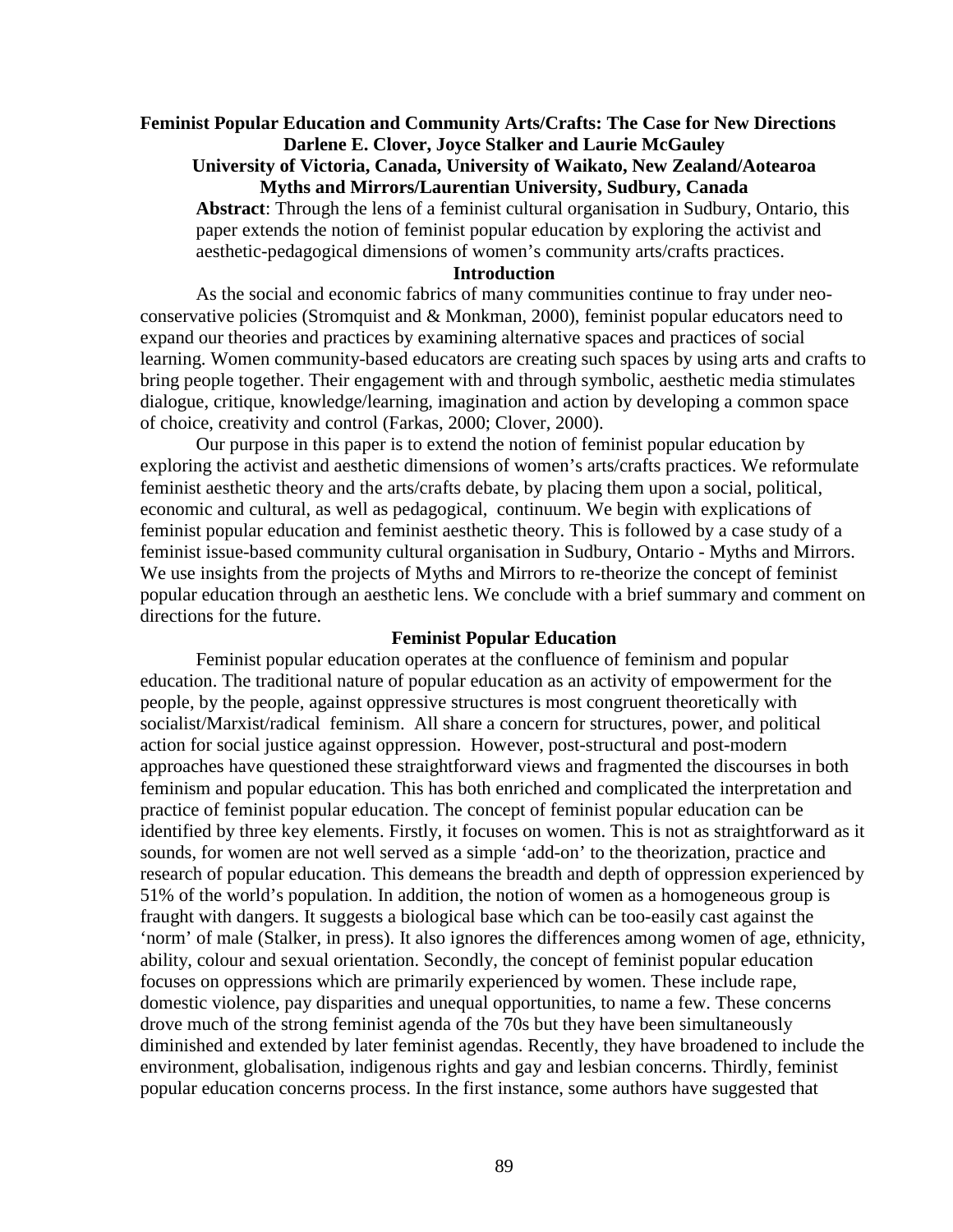popular education with women requires the removal of traditional processes of direct argument, counter-argument and "confrontational learning" (Jackson, 1995, p. 199) – activities with which women are supposedly uncomfortable. In the second instance, there are questions around processes which are targeted at women and which make them responsible for changes in our situations. Increasingly, there is an inclination to make men take responsibility for removing women's oppression and to become allies in the struggle. In sum, given the complex and muddy meanings derived from the elements above, it is tempting to say that feminist popular education might exist in our minds, but it is unlikely that it can be more than a theoretical ideal: the terms are too inexact and presume reductionistic, over-simplified assumptions and grand narratives. However, no feminist agenda today can ignore the continuing oppressions of women. Indeed, it is heartening to realize that, despite the complexities and fragmentations, the feminist agenda, to date, has accomplished much and improved the lives of women significantly. Thus, feminist popular education must continue to engage in educational endeavours which result in collective political action to remove oppressions whilst simultaneously valuing uniqueness and difference within and among our womanhood.

#### **Feminist Aesthetic Theory**

Feminist aesthetic theory uncovers the "complex codes that govern the allocation of meaning to sexual difference as represented in [the arts]" (Pajaczkowska, 2001, p.4); the "discourses of gender difference" in the arts (Nochlin, 1997, p.71); and the "entire battery of obstacles constructed to frighten women off and exclude them from the artistic realm" (Bovenschen, 1985, p.24). A major critique is on the ways women are depicted in the arts. Chadwick (1997, p.129) argues that an historical analysis of the great masters "affirms the female image as an object of male contemplation...a masculine viewer/consumer" (p.133). Nochlin (1997, p.71) addresses the general issue of power and gender inequity by arguing that "representations of women in art are founded upon and serve to reproduce indisputably accepted assumptions held by society in general...and some artists more than others about men's power over, superiority to, difference from and necessary control of women." The narratives and iconography serve to establish women's place (and their arts) at the 'bottom' of society and to point out their 'weaknesses', thereby making these "overt power relations in society...appear to be part of the natural, eternal order of things" (Nochlin (1997, p.72). A second major critique, which has three streams, is the so-called absence of women in the arts as active participants. Firstly, women critique the "marginal role traditionally ascribed to women artists in the history of painting and sculpture" (Pollock, 1997, p.130). Second is the realization that "all those canonized as the initiators of modern art are men" (Pollock, 1997, p.132). Third is the trivalization and marginalization of women's arts/crafts. While the first two critiques are very important, it is this latter which creates a space for us to analyse and theorise feminist community-based artistic/craft practices.

Women's arts/crafts, based on a patriarchal division between art (high) and craft (low) have been dismissed often as unworthy of and 'trivial' in the broader schema of the arts as well as scholarly exploration (see for example Chadwick, 1996; Collingwood, 1997). However, increasingly women artists have begun to focus on this dialectic of arts/crafts and create new discourses. For example, some have attempted to "identify an authentic tradition of women's arts [such as] quilt-making" and situate it in terms of authenticity (Hollows, 2000, p.26). Moreover, the art/craft debate consists of strong and unrealistic divides between the aesthetic and the practical, the innovative and the traditional, the active and the passive, the public and the private (Stalker, 2003). We believe that feminists have a rich history of developing arts/crafts that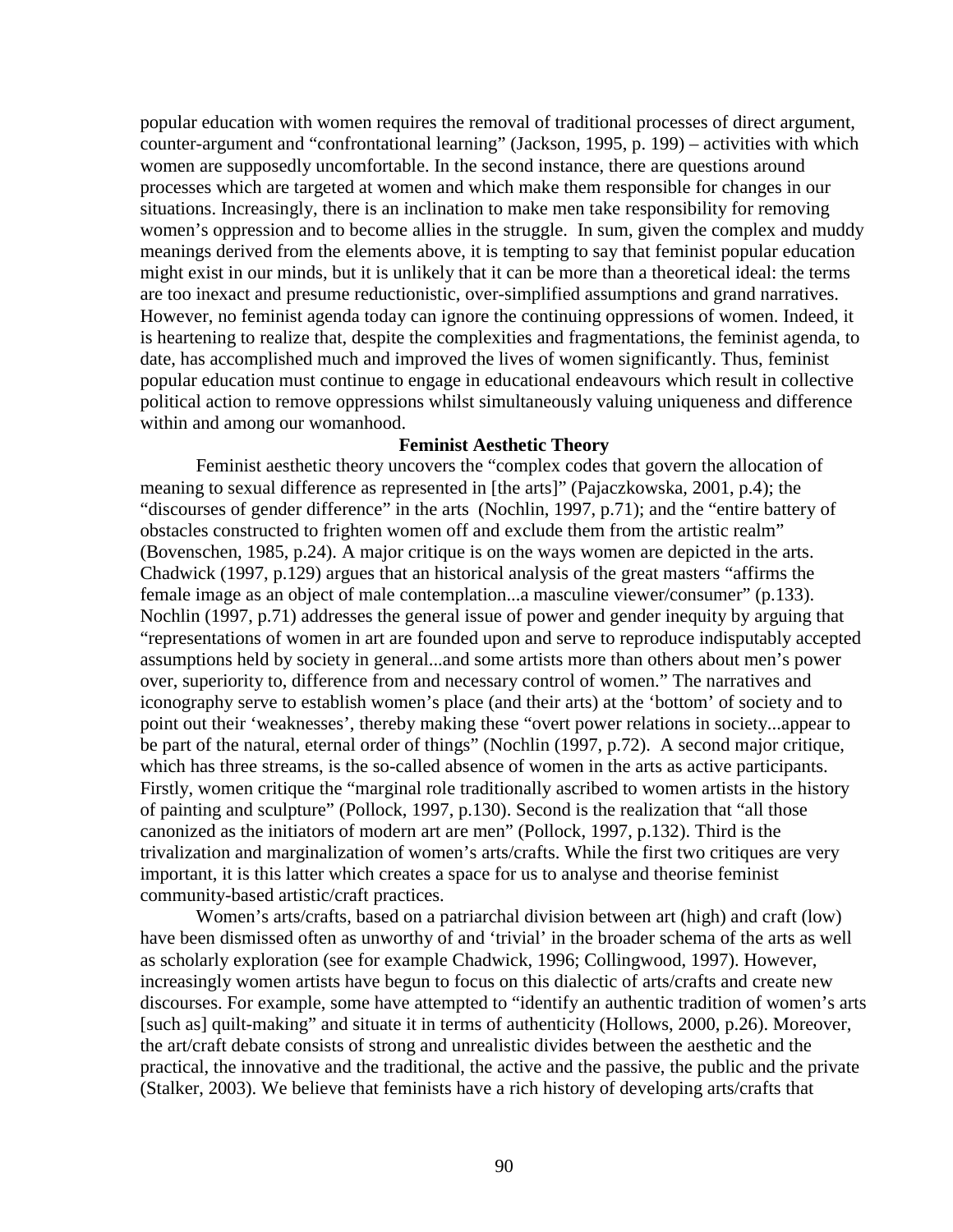challenge the status quo, put forward counter-narratives and stimulate imagination, creativity, dialogue and even anger and suspicion (Stalker, 2003; Clover & Markle, 2003). It is through this lens that we examine the implications for feminist popular education.

#### **Myths and Mirrors**

Although Sudbury, Ontario is still known as a 'mining town', the two nickel mine giants, Inco and Falconbridge, actually employ fewer than 6,000 workers in the city, whereas call centres now employ over 4,000, mostly women workers. As in most Canadian resource-based towns, the employment shifts of the past twenty years, combined with radical cuts to the welfare state, have deeply undermined the economy in Sudbury. During the 1970s and 1980s, Sudbury had a vibrant and strong feminist movement that was very active in violence and poverty issues (Kuyek,1990). Popular education theory and practice were integral to grassroots feminism, as demonstrated in the hugely popular North Eastern Ontario Women's conferences, and the formation of groups such as Neighbourhood Action and Sticks and Stones (McGauley, 1987). Like feminists around the world, women in Sudbury developed a hybrid of feminist and popular education practices. We connected our oppression to the culture industry, and challenged the absence of women's voices. We also reacted against the individual authoritative voice of the (usually male) artist, through experiments in collective creation. Sudbury's Sticks and Stones identified themselves a 'feminist popular education and theatre troupe' and they were an integral part of their local activist movement (McGauley, 1987). These were the threads that shaped Myths and Mirrors Community Arts. It began in 1996 as a three year project sponsored by Sudbury's Better Beginnings Better Futures, a community development project built upon strong feminist principles (Reitsma-Street, 1999). Grounded in the two low-income downtown neighbourhoods that made up the Better Beginnings' community, Myths and Mirrors' original goals were to engage residents in the collective creation of art works that explored modern myths and reflected their own stories and experience. The vision was to engender a sense of community identity, to challenge the manufacture of consent, and to provide a public forum for the voices of the marginalised.

The first years were so successful - with projects like 'A Show of Hands' and 'Yespace' that the project became an organization. By 2003, the organization had involved over 5000 participants from all ages and from throughout North Eastern Ontario. Projects resulted in quilts, murals, theatre, interior design, installation and performance art, celebrations and rituals, around various themes including poverty, the environment and social justice. While each project was different, the basic premise remained consistent: a group of people shared their perceptions of the world, explored their individual and common perceptions aesthetically, collectively designed a focus for their expression and finally, created an artistic representation of them. Always, the completed art work was celebrated publicly, the creators honoured; and the art work extended the discussions into the wider community.

"A Show of Hands" was conceived as a project to collectively create a symbol of the successful fight to prevent development on the sole green space left in the Flour Mill neighbourhood. It become a celebration of the community, with over 460 residents painting what they valued about their neighbourhood on plywood cut-outs of their hands. These were then designed in a grand spiral pattern. The process began as most Myths and Mirrors projects do: with community consultations that incorporated popular education and creation processes as catalysts for reflection, analysis and discourse on the theme, in this case the neighbourhood. Participants were invited to join the 'core group', which gathered up the images, ideas and analysis generated at the consultations, and, with a professional artist, collectively designed the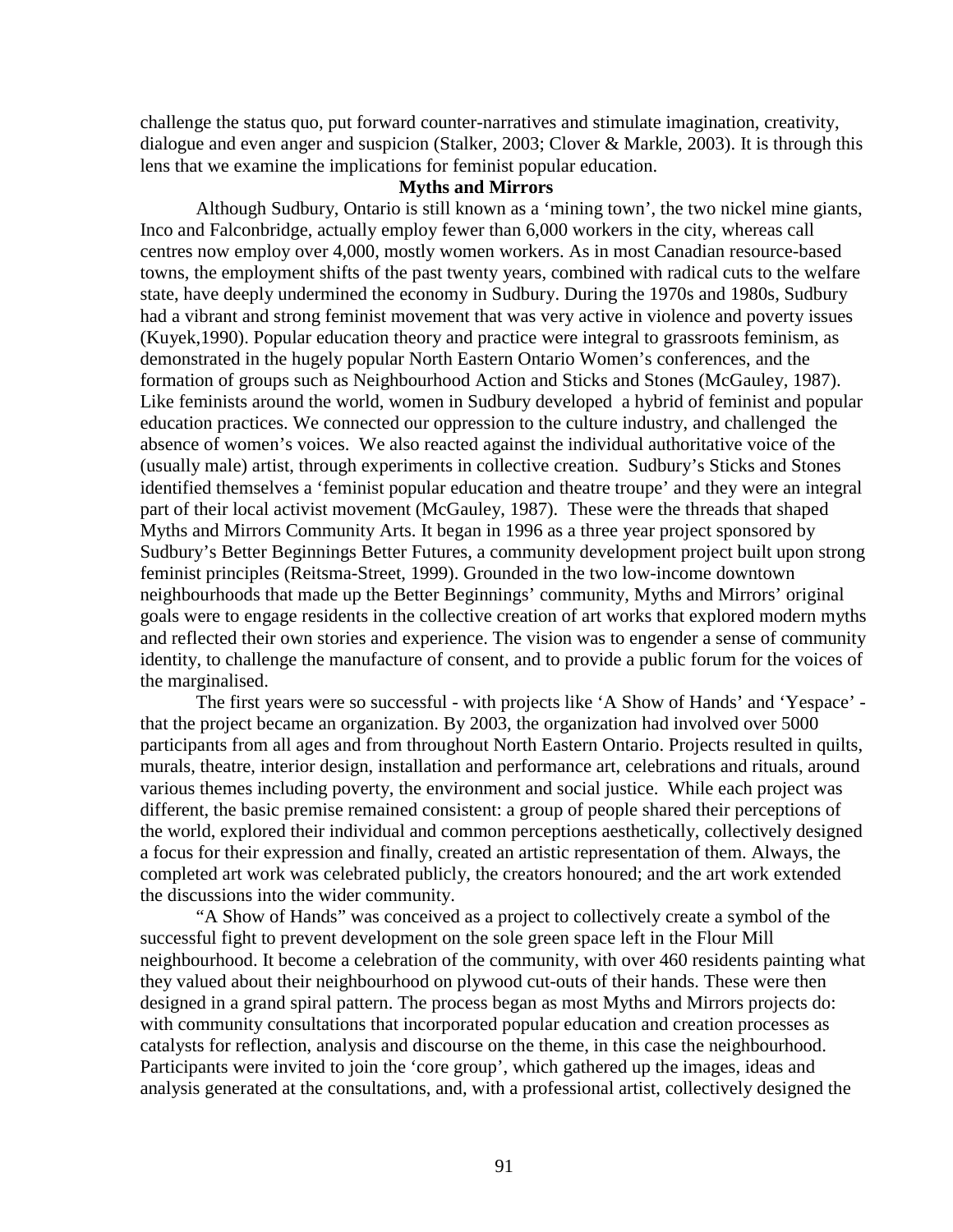final concept, which they then carried out with other community members. The process was nonhierarchical. Circles and talking sticks were used for discussions and debates, and decisions were made by consensus. The project was a huge success, both in terms of the process and the quality of the beautiful, high energy art work. But the initial site chosen for the installation was too vulnerable to damage, so the community came together again to decide where to re-install their work of art. Sessions of more than 50 people at a time became forums for debate about public versus private space, who owns what, and what space was worthy of their work of art. "A Show of Hands" is now a permanent installation in the Sudbury Public Library's main foyer.

"Yespace" brought together three visual artists with over 130 neighbourhood residents for the collective interior design of their local community centre, an old ugly school. Myths and Mirrors facilitated a process with Francophone, First Nations, and Anglophone users of the building. It deconstructed the cultural and human tensions of sharing space. Long simmering issues of everything from "Who does the dishes?" to Native smudging ceremonies and Francophone language concerns became the focus of a dialogue that analysed personal oppression in a larger political and economic context. This deepened the solidarity among the groups, and celebrated their similarities and differences. The discourse resulted in a collective design process: paint techniques, three twelve foot collective sculptures, exuberant colours and designs on 20 tables and 60 chairs, a children's playroom painted in clouds and kites, white buffaloes on the doors, French poetry on the walls, and a giant dream catcher with community members' dreams attached. Together, these transformed the building into a warm, stimulating environment that is now the pride of the neighbourhood.

"The Northern Dreams Quilt Project" was conceived as a feminist response to the neoliberal discourse that permeates the public sphere and that marginalises women's voices. Because of the approaching millennium, the goal was to make women's voices an integral part of the public discourse about the future of Northern Ontario. Quilting, a traditional women's art, was chosen as the medium, building on the thriving quilting guilds throughout the North. Myths and Mirrors facilitated popular education workshops with women throughout North Eastern Ontario, on the issues that they face in their northern communities. They shared their stories and their dreams for the future, and then translated these into quilt blocks. Over 160 women created six quilts. These were publicly unveiled in the municipal government building of each of the six communities involved and each community now has a quilt on permanent display.

## **Re-Theorising Feminist Popular Education Through the Aesthetic**

The Myths and Mirrors projects blend feminist principles and aesthetics and extend our understanding of feminist popular education. Firstly, the projects identify the importance of a feminist aesthetic theory which breaks from the dominant notion which defines women's arts as primarily personal expression and non-educational. The case study shows that the theory moves along a continuum of not only the social, cultural and political (Beyer, 2000), but also, the pedagogical. Secondly, it accepts that feminist community arts/crafts-based learning processes are neither ideologically neutral nor impersonal. By viewing the arts as a basis for both understanding and transforming society and politics, feminists add a more critical and social justice orientation to the repertory of artistic endeavour. Thirdly, through our imagination, we can re-enforce, re-create, challenge and/or resist meanings, oppressions and injustices. This is possible through both the form and content of feminist aesthetics. The projects illustrate the power of forms of media which are accessible to non-artists, and often drawn from traditional 'women's' art/craft forms. They demonstrate the importance of blurring the division between the art/craft worlds and subsuming it to a broader social justice agenda of popular resistance to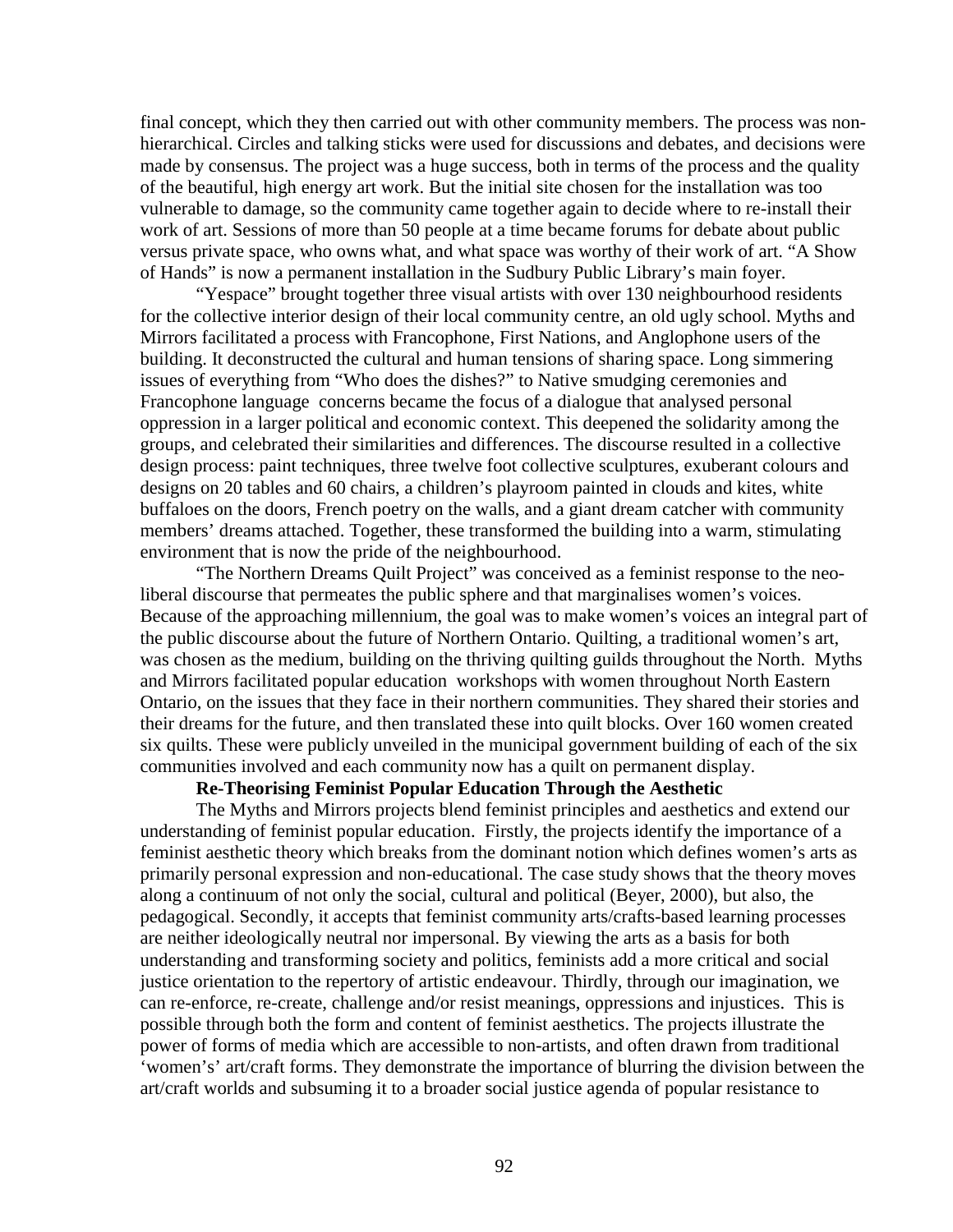oppression and the creation of alternatives. The projects show the energy which results when aesthetic choices about content are driven by the necessity for expression and communication of issues, rather than by the alienated irony of the post-modern art world.

The second key insight which these projects offer feminist popular education concerns their innate character. As one might expect from a feminist enterprise, the projects demonstrate that both the collective process of aesthetic perception, focus and creation and popular education methodology transform the world for participants, create meaning and awaken what Myths and Mirrors calls a 'longing for change'. What is integral to these feminist projects, however, is that while oppositional in process and content and critical, they also exhibit and are permeated by hope, celebration and an inherently optimistic vision for the future.

Finally, the projects demonstrate the value of feminist structures which strive to give women and other oppressed groups voice. The flat organisational structure and collective governance by women are keys to their success.

#### **Conclusion**

The Myths and Mirrors Community Arts projects demonstrate the ways in which the activism and aesthetics of women's arts and crafts practice can extend our theorization and practice of feminist popular education. It is clear that feminist popular educators can use women's educational arts/crafts work education in issue-based community cultural practice. They have the potential to be powerful spaces for social learning, critique , social action and to provide alternative models of community educative-activism, cultural leadership and hope for change. The challenge for us all is to extend our notions of aesthetics and creativity and incorporates women's arts/crafts work into feminist popular education theory.

## **References**

Bovenschen, S. (1985). Is there a feminist aesthetic? In G. Ecker (Ed.), *Feminist aesthetics*. (Translated from German by Beth Weckmueller). (pp.23-50). London: The Women's Press. Chadwick, W. (1996). *Women, art and society.* London: Thames and Hudson.

- Clover, D. (2000). Feminist Artist-Educators, Leadership and Community Revitalisation: Case Studies from Toronto. In *CASAE Conference Proceedings*, Laval University, Sherbrooke, Quebec, 43-48.
- Clover D.E. & G. Markle (2003). Feminist arts practices of popular education: Imagination, counter-narratives and activism on Vancouver Island. *New Zealand Journal of Adult Education, 31*(2), 36-52.
- Collingwood, R.G. (1997). Art and Craft. In S. Feagin & P. Maynard (Eds.), *Aesthetics*. Oxford: Oxford University Press, 215-220.
- Farkas, S. (2000). Women artists creating space for healthy communities. *WE International*, Summer/Fall, 15-17.
- Greene, M. (1995). *Releasing the imagination. Essays on education, the arts and social change.* San Francisco: Jossey-Bass Publishers.
- Hollows, J. (2000). *Feminism, femininity and popular culture*. Manchester: Manchester University Press.
- Jackson, K. (1995). Popular education and the state: A new look at the community debate. In M.
- Mayo & J. Thompson, (Eds.), *Adult learning, critical intelligence and social change.* Nottingham: NIACE, 82-96.
- Kuyek Newman, J. (1990). *Fighting for Hope*. Montreal: Black Rose Books.
- McGauley, L. (1987). Super(stack) Inspiration: Popular Theatre in Sudbury.*Canadian Theatre Review*. No. 53, Winter, 35-39.